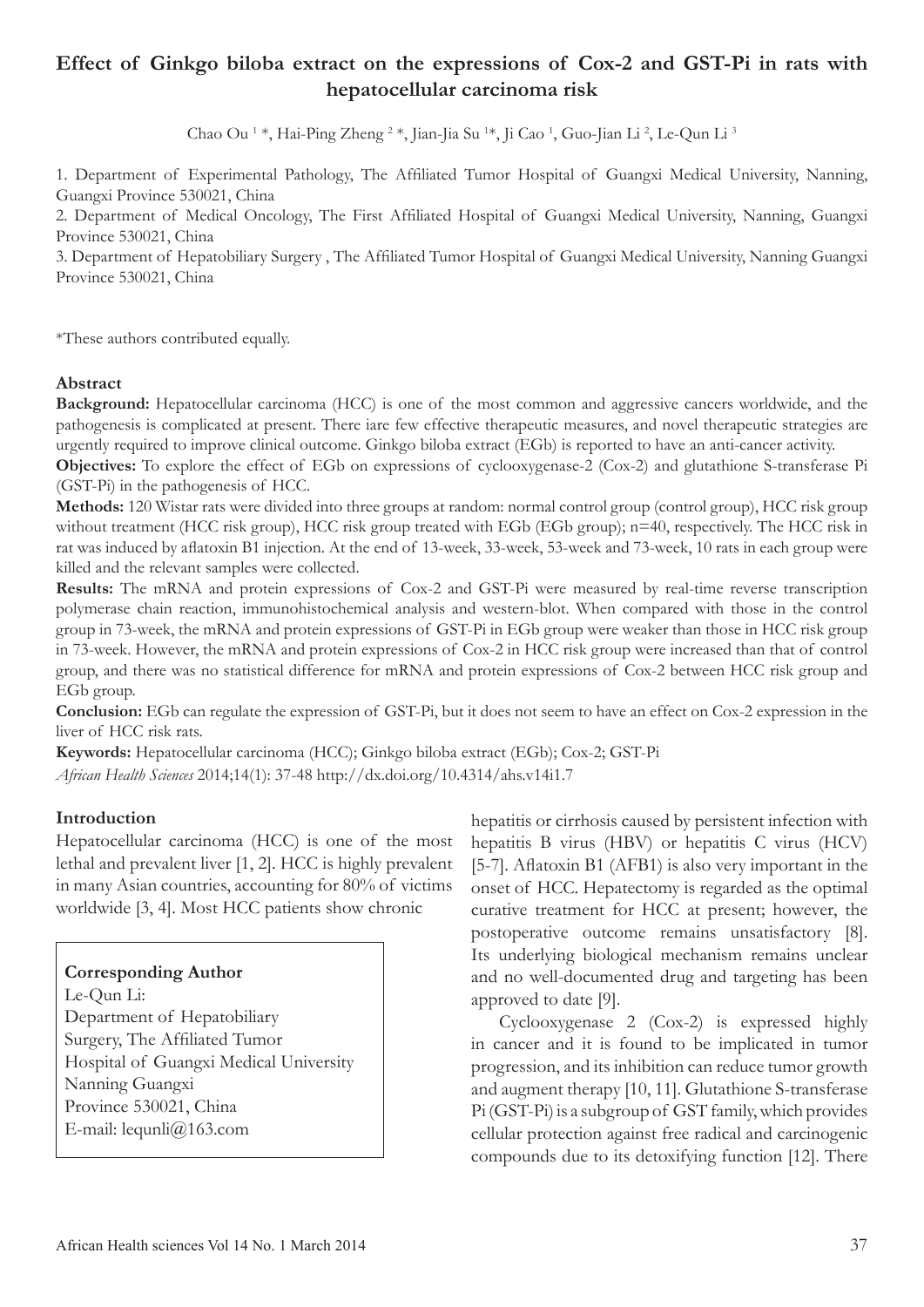was no report studying the expressions of Cox-2 and GST-Pi in the HCC rats induced by AFB1. In this study, we investigated the association of Cox-2 and GST-Pi expressions with HCC risk in rats induced by AFB1.

 Ginkgo Biloba is one of the oldest living tree species and it has been described as a living fossil. Its beneficial effects were known 5000 years ago in traditional Chinese medicine. The study of the biological activities of Ginkgo Biloba extract 761 (EGb 761), a standardized extract of Ginkgo Biloba with a well-defined mixture developed more than 20 years ago, has gained great popularity in European countries and the USA [13]. EGb 761 has been standardized to ensure the consistency of its composition and a reliable, safe, efficacy profile [13]. The EGb 761 extract exhibits important properties, such as anti-oxidation, anti-apoptosis and anti-inflammation. At present, some studies [14-16] reports that EGb can take an anti-cancer role. Whether there was an association between EGb and Cox-2 / GST-Pi expression in the HCC risk rats induced by AFB1, there was no any report. In our study, we investigated the alteration of mRNA and protein expressions of Cox-2 and GST-Pi in liver tissue in a rat with HCC risk, treated with EGb to explore the effect of EGb on expressions of Cox-2 and GST-Pi in the pathogenesis of HCC risk.

### **Materials and methods Animal model**

120 healthy male rats, 180g to 200g, of Wistar backgrounds were purchased from the Experimental Animal center of Guangxi Medical University, Nanning, China. All procedures were approved by the animal ethics committee of Guangxi Medical University. The rats were divided into three groups at random: normal control group (control group), HCC risk group without treatment (HCC risk group), HCC risk group treated with EGb (EGb group); n=40, respectively. The risk of HCC in rat was induced by intraperitoneal injection using aflatoxin B1 (AFB1) as follow: 4-7 weeks and 9-12 weeks, 200μg/kg, thrice a week; 14-17 weeks, 19-22 weeks, 24-27 weeks, and 29-32 weeks, 100μg/kg, twice a week; 34-73 weeks, 100μg/kg, once a week. The rats in EGb group were treated with EGb761 from the first week to the end (2g/kg.d; Sitexin, co.; Guilin, China). At the end of 13-week, 33-week, 53-week and 73-week, 10 rats in each group were killed and the relevant samples were collected for molecular biology determination.

## **Real time reverse transcription polymerase chain reaction to detect Cox-2 and GST-Pi mRNA expression in liver tissue**

Renal tissue was homogenized and total RNA was extracted with TRIzol (Beijing Tiangen, Co., China). Ultraviolet spectrophotometer measuring absorbance, agarose gel electrophoresis confirmed that there had been no degradation of RNA by visualizing the 18S and 28S RNA bands under ultraviolet light [17, 18]. Primers of were designed according to primer design principles by Primer Premier 5.0. The primers for Cox-2, GST-Pi and internal control β-actin were as follows: F 5'- CCTCGTCCAGATGCTATCTT-3' and R 5'-GAAGGTGCTAGGTTTCCAG-3' for Cox-2;F5'-AGATGTCTGGCTTCAAGGCT-3'andR5'- ATTTGCATCGAAGGTCCTCC-3'forGST-Pi;F5'- GCCCCTGAGGAGCACCCTGT-3'andR5'- ACGCTCGGTCAGGATCTTCA-3' for β-actin. One microgram total RNA from the liver tissue of each rat was reverse transcribed into cDNA with an ExScript RT reagent kit (Fermentas). Cox-2, GST-Pi and β-actin were amplified with SYBR Premix Ex Taq (Beijing Tiangen, Co., China). Gene expression of β-actin was also measured in each sample and used as an internal control for loading and reverse transcription efficiency. The analysis for each sample was performed in triplicate. The average threshold cycle (Ct, the cycles of template amplification to the threshold) was worked out as the value of each sample. The data for fold change was analyzed using  $2^{-\Delta\Delta Ct}$  [19, 20].

## **Immunohistochemical analysis of Cox-2 and GST-Pi**

The operation was implemented using the streptavidinperoxidase immunohistochemical method. Renal tissue samples were fixed in 10% neutral formaldehyde, dehydrated with ethanol, and embedded in paraffin. Serial 4 μm sections were collected sequentially on glass slides. The paraffin was removed from the sections with xylene and rehydrated in graded ethanol. In order to retrieve antigenicity from formalin fixation, we incubated the sections for 10 min in 10 mmol/l sodium citrate buffer using a microwave oven. Endogenous peroxidase activity was blocked by further pretreatment with 3% hydrogen peroxide and methanol. Finally, the sections were incubated with antibody against GST-Pi (Thermo Fisher Scientific, Co., Runcorn, UK), Cox-2 (Thermo Fisher Scientific, Co., Runcorn, UK) overnight at 4°C. The sections were washed thoroughly in phosphate-buffered saline (PBS) solution and incubated with rabbit anti-mouse biotinylated second antibody immunoglobulin (Shanghai Changdao, Co., Inc., China) for 30 min. Finally, the sections were stained with diaminobenizidine (Maixin Bio, Co., Inc., China).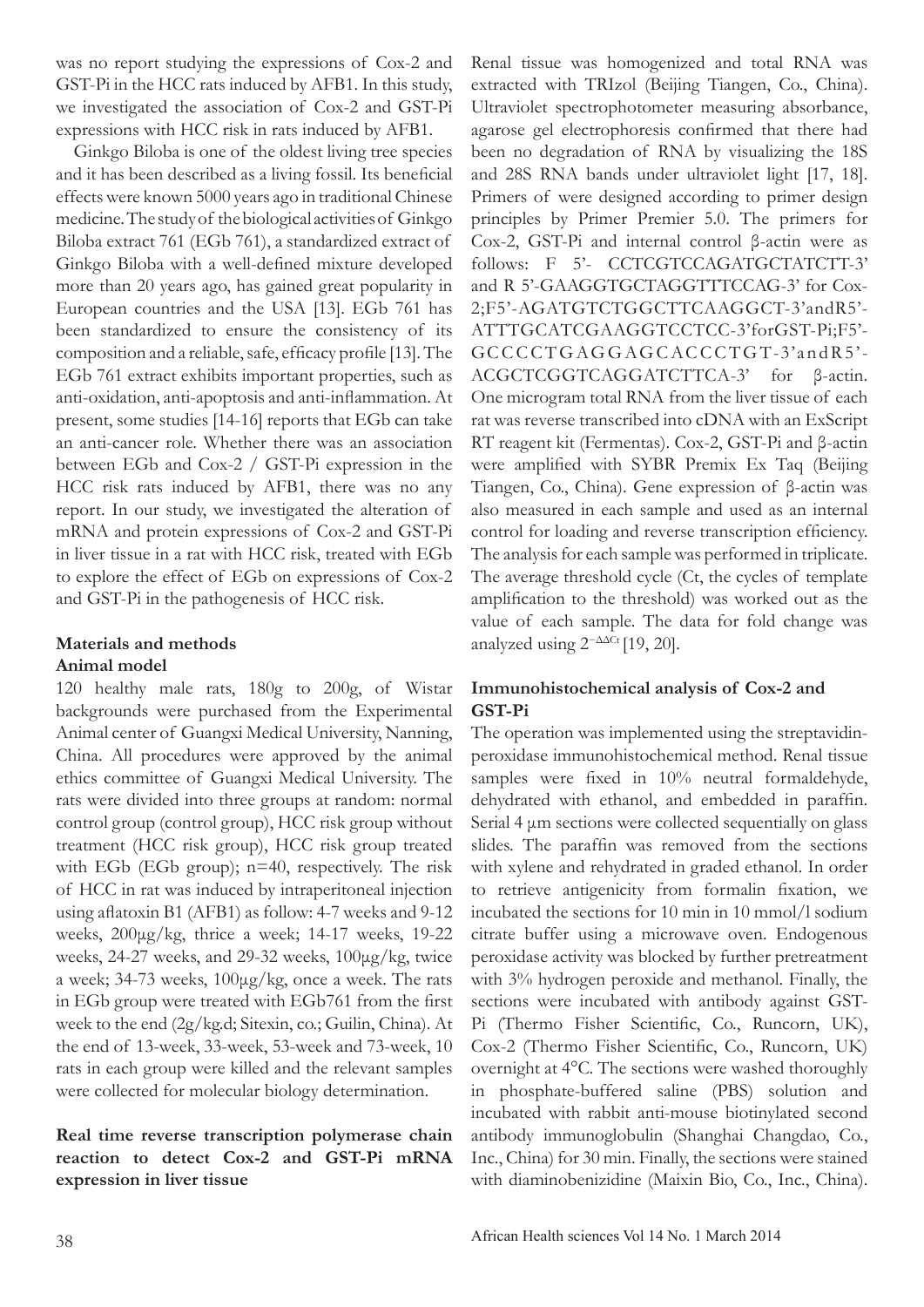We obtained negative controls by replacing specific antisera with PBS solution. Brownish yellow granular or linear deposits in the cells or matrix were interpreted as positive areas. Semi-quantitative evaluation was performed by computer-assisted image analysis (Leica Co., Germany). The positive staining of Cox-2 or GST-Pi was measured at 400-fold original magnification selected from coded sections of each rat at random.

### **Western-blot analysis**

The total proteins of liver tissue were extracted using lysing buffer (Beyotime Institute of Biotechnology, China), following a centrifugation at 12000g for 10 minutes at 4°C, and protein content in the supernatant was detected using the BCA protein assay. Equal amounts of extract (30 μg) were then separated on an 8% sodium dodecylsulfate (SDS)-poly-acrylamide gel and transferred by electroblotting to PVDF membranes. The membranes were incubated in 5% skimmed milk for one hour and were washed with 0.1% TBST at room temperature, and followed by overnight incubation at 4°C with primary antibodies: anti-GST-Pi (Thermo Fisher Scientific, Co., Runcorn, UK), anti-Cox-2 (Thermo Fisher Scientific, Co., Runcorn, UK) and anti-β-actin (1:5000, Epit Mics). Primary antibodies were diluted using 0.1% TBST. Alkaline phosphatase conjugated secondary antibodies were incubated with blots for one hour at room temperature. After washing, blots were developed by the ECL Western Blotting detection system, and then exposed to X-ray film for visualization of the protein bands, and membranes were semi-quantified using the Quantity One image analysis system (4.3.1, Bio-Rad, USA). The expression level of GST-Pi or Cox-2 was corrected by comparison with β-actin, and the final data were expressed used the fold chance.

### **Statistical analysis**

The data are shown as mean  $\pm$  standard deviation (SD). To compare the groups in relation to parameters with normal distribution, One-way analysis of variation (ANOVA) with post-hoc Fisher's LSD (least significant difference) was used. For parameters without normal distribution, Kruskal-Wallis with post-hoc Mann-Whitney (only for the weight parameter) was used (21, 22). A value of  $P < 0.05$  was accepted as statistically significant. Statistical analysis was performed using the Statistical Package for Social Sciences (SPSS, version 13.0; Chicago, IL, USA).

### **Results**

### **The Cox-2 and GST-Pi mRNA expression in liver tissue**

The mRNA expression of Cox-2 in HCC risk group was similar to that of control group in 13-week or 33-week, and the difference was not statistically significant (all P>0.05; Figure 1). Interestingly, the mRNA expression of Cox-2 in HCC risk group was notably increased than that of control group in 53-week and 73-week, and the difference was marked (all P<0.01; Figure 1). However, there was no statistical difference for mRNA expression of Cox-2 between HCC risk group and EGb group in all the time points (all  $P > 0.05$ ; Figure 1).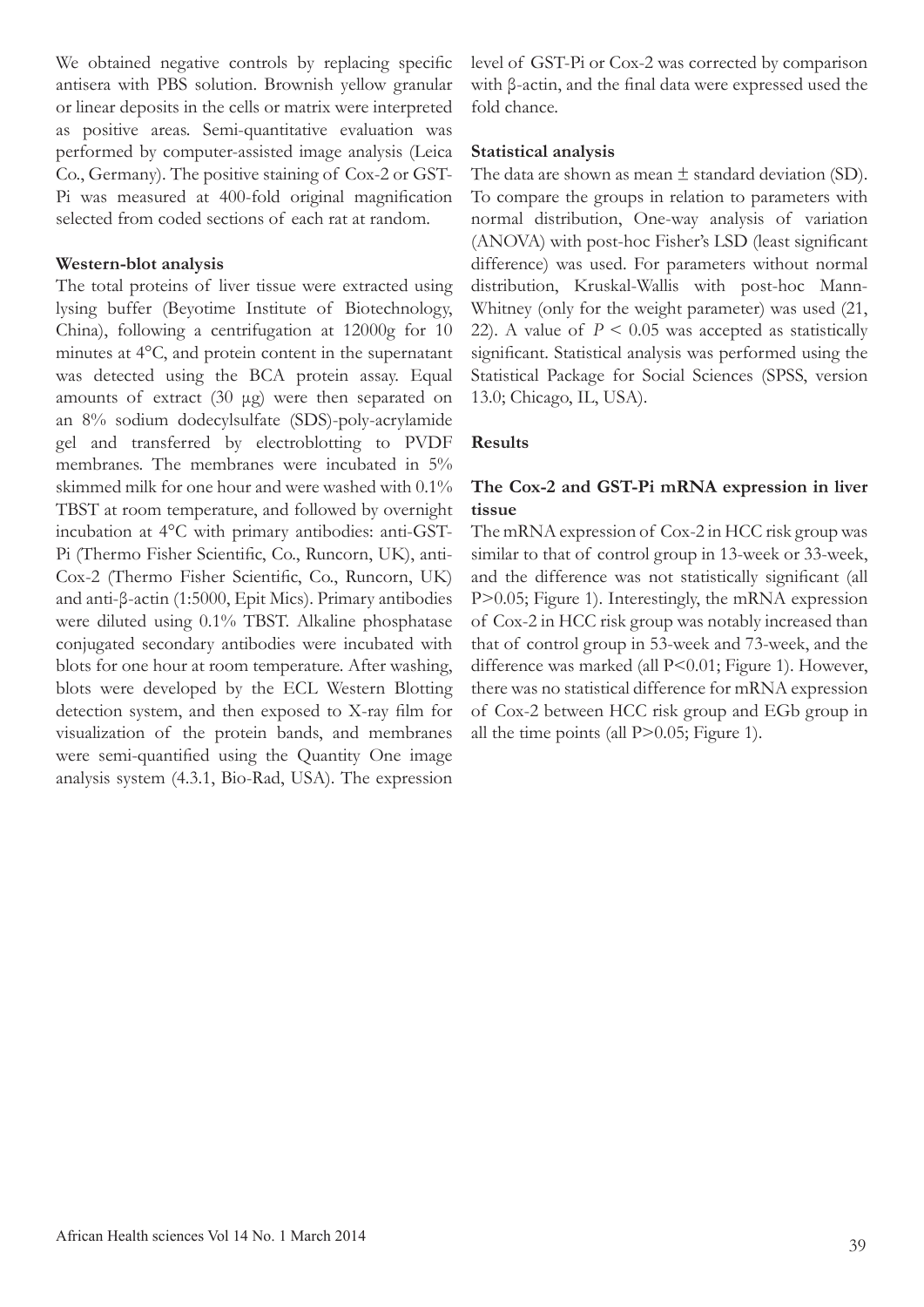

Figure 1 The mRNA expression of Cox-2 in three group. (: *P*>0.05 compared with control group; ): *P*>0.01 compared with control group; §: *P*>0.05 compared with AFB1 group.

 When compared with that in control group in all time points, the mRNA expression of GST-Pi in HCC risk group was increased (all P<0.01; Figure 2). Interestingly, the difference of mRNA expression of

GST-Pi between HCC risk group and EGb group was no notably in 13-week, 33-week and 53-week. However, the mRNA expression of GST-Pi in EGb group was marked attenuated than that in HCC risk group in 73 week (P<0.01; Figure 2).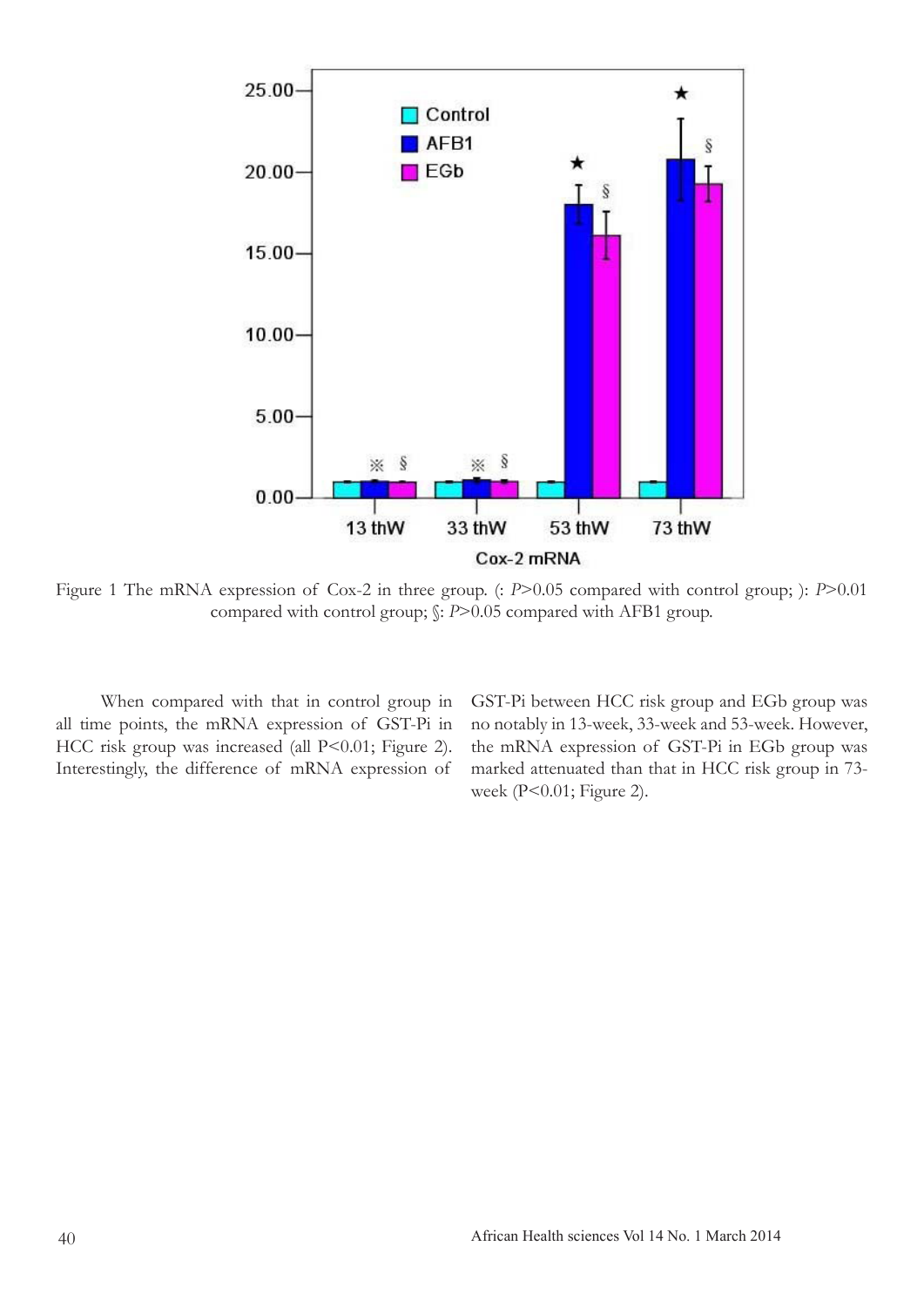

Figure 2 The mRNA expression of GST-Pi in three group. (: *P*<0.01 compared with control group; ): *P*>0.01 compared with AFB1 group; §: *P*>0.05 compared with AFB1 group.

## **Protein expressions of Cox-2 and GST-Pi in liver tissue using immunohistochemical analysis**

Immunohistochemical staining for Cox-2 was performed. The staining for Cox-2 was markedly enhanced in HCC risk group in 53-week or 73-week when compared with those in control group(all P<0.01; Figure 3), but the difference was not observed in 13-week or 33-week(all P>0.05; Figure 3). Furthermore, the difference of Cox-2 expression between HCC risk group and EGb group was not observed in 13-week, 33-week, 53-week or 73-week. The typical immunohistochemical staining firgure of for Cox-2 in 73-week was shown in Figure 3.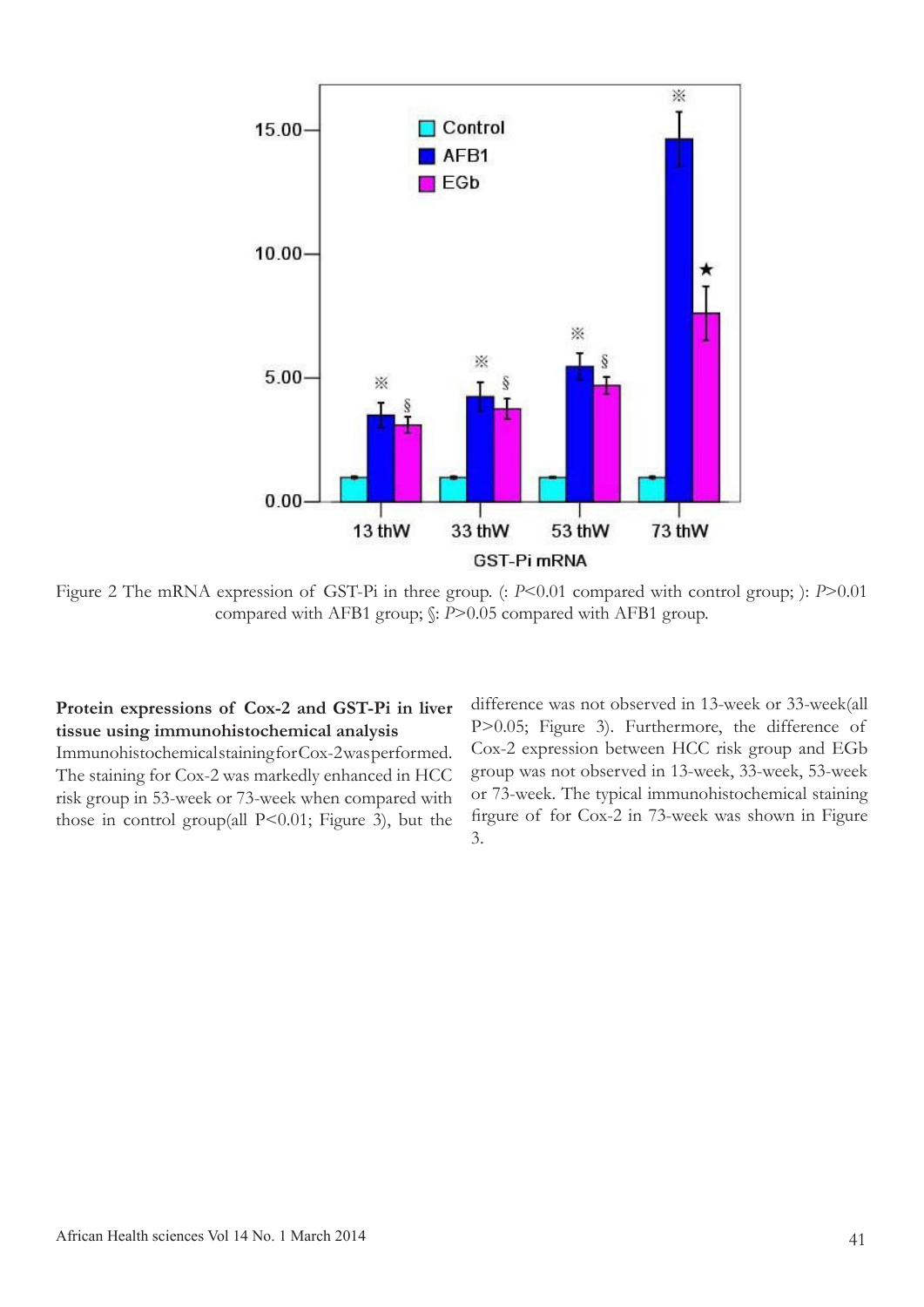

Figure 3 Statistical parameters of the protein expression of Cox-2 and the typical immunohistochemical staining firgure for Cox-2 in three group. The protein expression of Cox-2 in three group. (: *P*>0.05 compared with control group; ): *P*>0.01 compared with control group;  $\frac{C}{2}$ : *P*>0.05 compared with AFB1 group.

Immunohistochemical staining for GST-Pi was also conducted. The staining for GST-Pi was markedly enhanced in HCC risk group in 13-week, 33-week, 53 week or 73-week when compared with those in control group (all P<0.01; Figure 4). The GST-Pi expression in EGb group in 73-week was marked reduced when compared with that in HCC risk group $(P<0.01;$  Figure

4). However, the difference of GST-Pi expression between HCC risk group and EGb group was not observed in 13-week, 33-week, or 53-week (all P>0.05; Figure 4). The typical immunohistochemical staining firgure of for Cox-2 in 73-week was shown in Figure 4.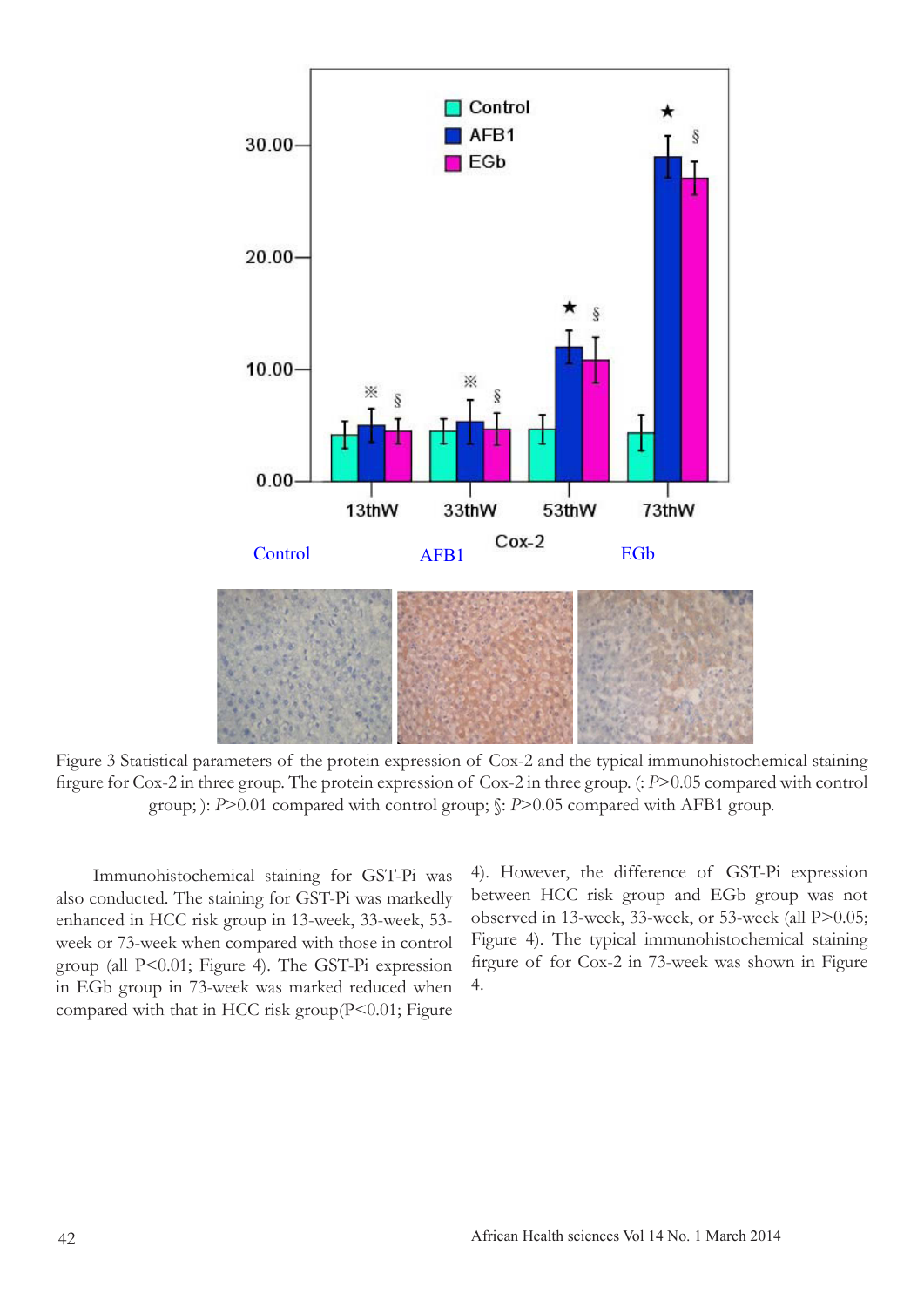

Figure 4 Statistical parameters of the protein expression of GST-Pi and the typical immunohistochemical staining firgure for GST-Pi in three group. (: *P*<0.01 compared with control group; ): *P*>0.01 compared with AFB1 group; §: *P*﹥0.05 compared with AFB1 group.

## **Protein expressions of Cox-2 and GST-Pi in liver tissue using western-blot analysis**

There was no statistical difference for the protein expression of Cox-2 between HCC risk group and control group in 13-week and 33-week (all P $>0.05$ ; Figure 5). Interestingly, the protein expression of Cox-2 in HCC risk group was markedly increased than that of control group in 53-week and 73-week, and the difference was notably (all P<0.05; Figure 5). There was no statistical difference for protein expression of Cox-2 between HCC risk group and EGb group in all the time points (each P>0.05; Figure 5). The typical blot bands for Cox-2 were presented in Figure 5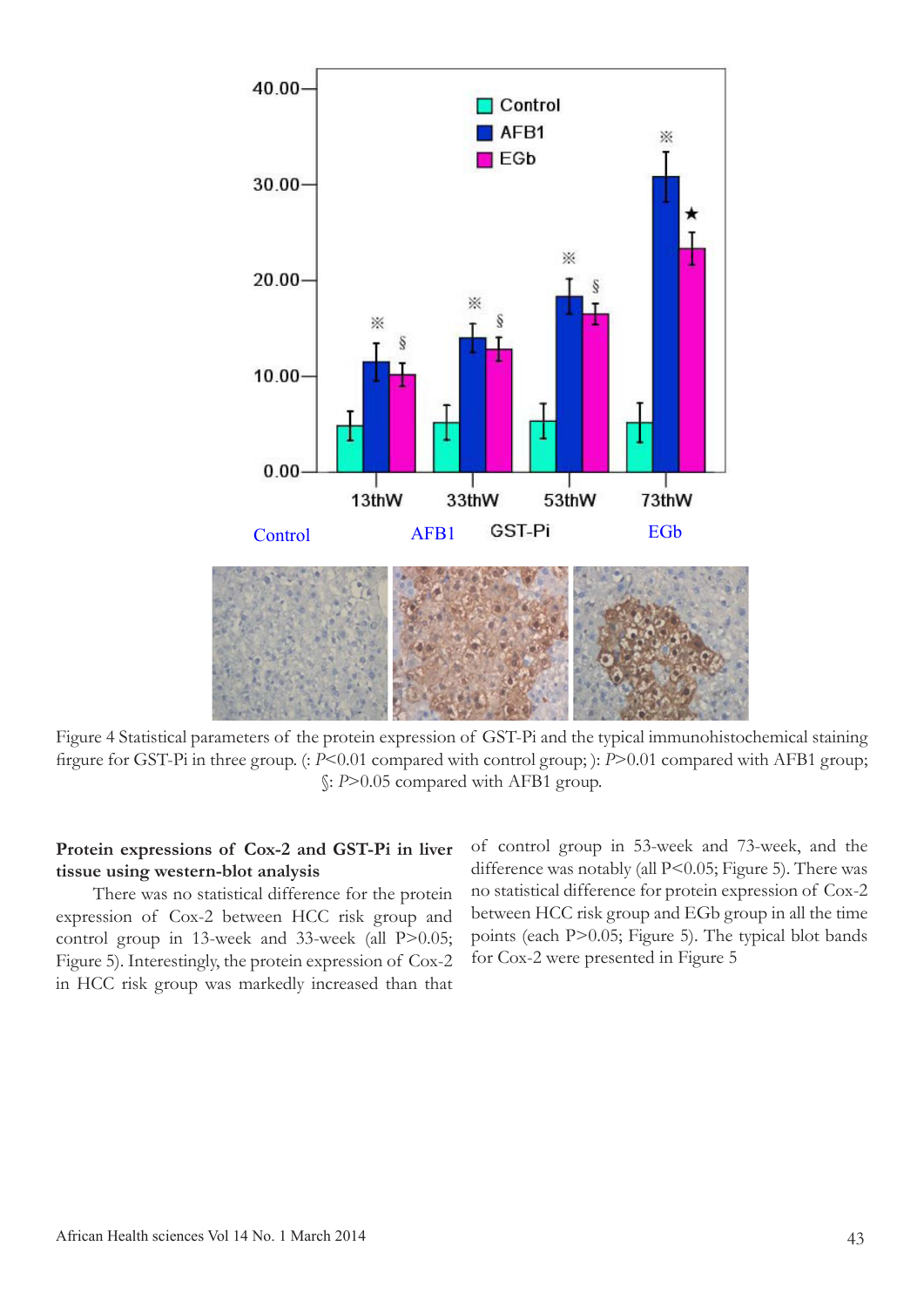

1: AFB1 group, 2: EGb group, 3: control group.

Figure 5 Statistical parameters of the protein expression of Cox-2 and the typical blot bands for Cox-2 in three group. The protein expression of Cox-2 in three group. (: *P*>0.05 compared with control group; ): *P*>0.01 compared with control group;  $\frac{C}{2}$ : *P*>0.05 compared with AFB1 group.

The protein expression of GST-Pi in HCC risk group was increased than that of control group in all time points (all P<0.01; Figure 6). Interestingly, the difference of protein expression of GST-Pi between HCC risk group and EGb group was no notably in

13-week, 33-week and 53-week. However, the protein expression of GST-Pi in EGb group was marked attenuated than that in HCC risk group in 73-week (P<0.01; Figure 6). The typical blot bands for GST-Pi were presented in Figure 6.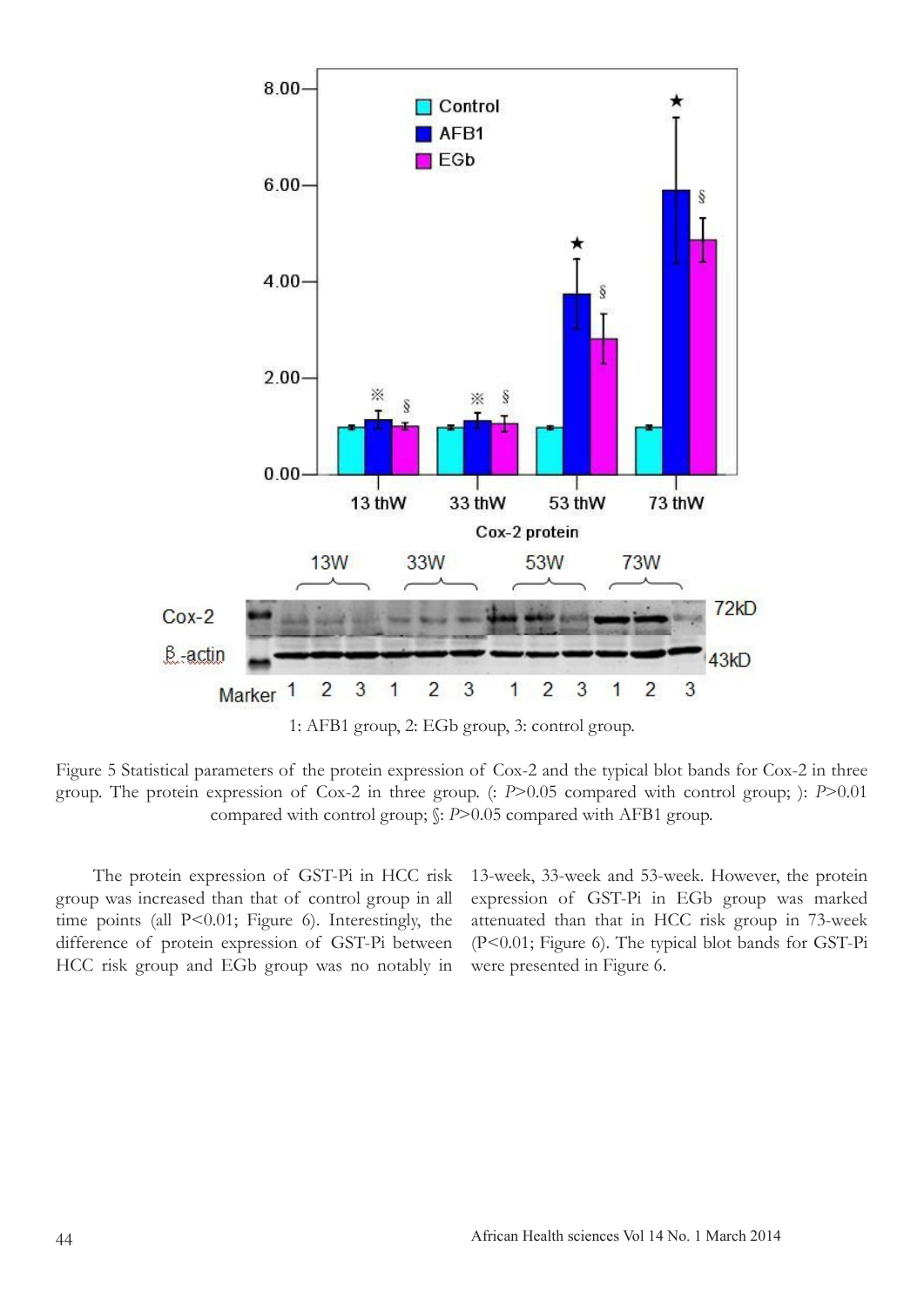



Figure 6 Statistical parameters of the protein expression of GST-Pi and the typical blot bands for GST-Pi in three group. (: *P*<0.01 compared with control group; ): *P*>0.01 compared with AFB1 group; §: *P*﹥0.05 compared with AFB1 group.

#### **Discussion**

In this study, we found that Cox-2 expression in the HCC risk group was notably increased when compared with control group. Increased Cox-2 was associated with the risk of HCC in rats. The results from real time reverse transcription polymerase chain reaction, immunohistochemical analysis and westernblot analysis were consistent. Cox-2 might be taking part in the pathogenesis of HCC. Over-expression of Cox-2 has been reported to be associated with hepatocarcinogenesis. Ogunwobi et al. [23] reported that upregulation of Cox-2 could promote epithelialmesenchymal transition and carcinogenesis in vitro, and could take part in the development of HCC. Lee et al. [24] reported that the activation of Cox-2

signaling pathway had particular relevance to HCVassociated HCC in patients with HCV-associated HCC. He et al. [25] reported that over-expression of Cox-2 in noncancerous liver regions was an independent and significant indicator predictive of early recurrence of HCC in patients with HBV-related cirrhosis. Those results mentioned above indicated that over-expression of Cox-2 was associated with the onset of HCC. It was similar to the conclusion from our study. Cox-2 might take part in the pathogenesis of HCC.

 GST-Pi expression was also increased in the HCC risk group than that in control group. In our study, we found that the expression of GST-Pi was increased step by step in the HCC risk group when compared with in control group. The results from real time reverse transcription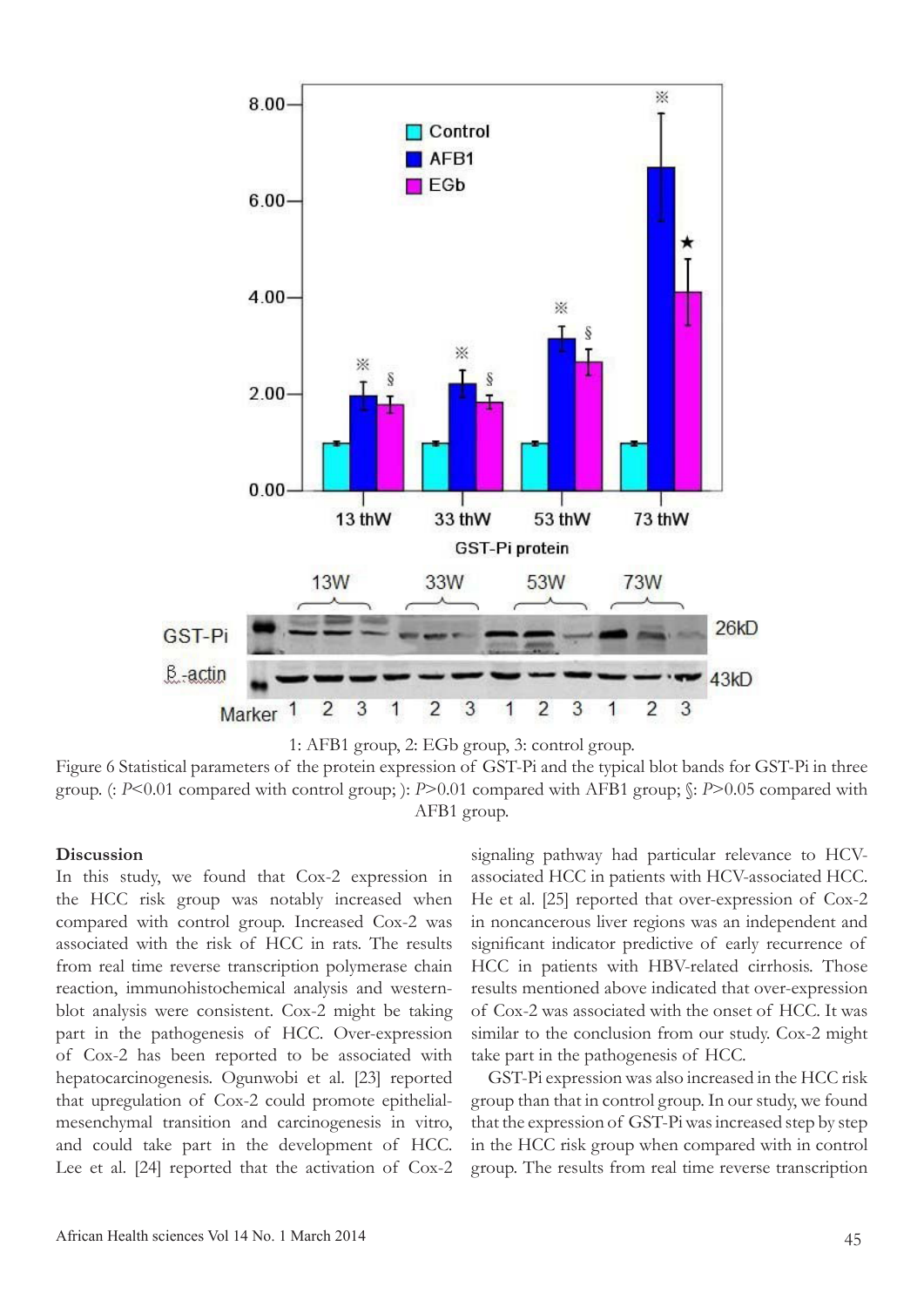polymerase chain reaction, immunohistochemical analysis and western-blot analysis were consistent. Elevation of GST-Pi was associated with the risk of HCC. There were also some reports finding that there might be a relationship between the expression of GST-Pi and the HCC risk. Yang et al. [26] reported that higher GST-pi expression mediated resistance to cisplatin in HCC cell line. Morsi et al. [27] reported that HCC patients had significantly higher serum GST-Pi. Niu et al. [28] found that the increased GST-Pi might be a marker enzyme for immunohistochemical detection of human HCC and its preneoplastic lesions. The conclusion from those reports mentioned above was consistent with ours. So, increased GST-Pi might be associated with the onset of HCC.

 In our study, we found that the EGb had no effect on the expression of Cox-2 in rats. Jang et al. [29] found that Cox-2 expression in the cambial meristematic cells was almost completely suppressed by EGb. Bao et al. [30] reported that EGb could inhibit the production of Cox-2 in myocardial ischemia/reperfusion rats. Park et al. [31] found that EGb could inhibit the LPSinduced Cox-2 in macrophage cell line. Our result was inconsistent with that from the studies mentioned above. However, there was no other report to study the relationship between EGb treatment and Cox-2 expression in progress of HCC. More studies on HCC risk should be performed in the future.

 Interestingly, we found that EGb could take a protective role and regulate the expression GST-Pi. The GST-Pi expression was weakened when compared with that in HCC risk group in 73-week. There was only one study reporting the relationship between EGb treatment and GST-Pi expression. Sasaki et al. (32) reported that EGb significantly increased the protein level of GST-Pi in the mouse liver. In our study, we didn't found that EGb could reduce the GST-Pi expression in the rats with HCC risk. Its conclusion was similar to ours. We speculated that the EGb could take the protective role against HCC risk in rats by reducing the expression of GST-Pi, but not Cox-2.

### **Conclussion**

The expressions of Cox-2 and GST-Pi were increased in the rats with HCC risk, and EGb could play a protective role against HCC risk in rats induced by AFB1 by reducing the expression of GST-Pi, but not Cox-2, although the detailed mechanisms were not fully understood. At the moment, EGb is already used in clinical treatment for various diseases, such as

thyroid carcinoma, Alzheimer's disease and so on. In this investigation, we have demonstrated that EGb can protect against HCC risk in rats treated with AFB1. This observation might offer some new insights to prevent the onset of HCC. However, cells culture and inhibition of signaling pathway for EGb are needed to be conducted to be sure of its effect and to explore the detailed mechanism.

### **Acknowledgements**:

This work was supported by grant from the Application Foundation Research Programs of Guangxi Science and Technology (0832009)

### **Competing Interests:**

The authors have declared no competing interest.

### **References:**

1. Zhang JL, Qian YB, Zhu LX, Xiong QR. Talin1, a valuable marker for diagnosis and prognostic assessment of human hepatocelluar carcinomas. Asian Pac J Cancer Prev. 2011; 12(12):3265-3269.

2. Dodurga Y, Yonguc GN, Avci CB, Bagci G, Gunduz C, Satiroglu-Tufan NL. Investigation of microRNA expression changes in HepG2 cell line in presence of URG4/URGCP and in absence of URG4/URGCP suppressed by RNA interference. Mol Biol Rep. 2012; 39(12):11119-11124.

3. Han KH, Kudo M, Ye SL, Choi JY, Poon RT, Seong J, Park JW, Ichida T, Chung JW, Chow P, Cheng AL. Asian consensus workshop report: expert consensus guideline for the management of intermediate and advanced hepatocellular carcinoma in Asia. Oncology-Basel. 2011; 81(S1):158-164.

4. Chen J, Ma L, Peng NF, Wang SJ, Li LQ. A metaanalysis of the relationship between glutathione Stransferases gene polymorphism and hepatocellular carcinoma in Asian population. Mol Biol Rep. 2012; 39(12):10383-10393.

5. Zhang SG, Song WQ, Gao YT, Yang B, Du Z. CD1d gene is a target for a novel amplicon at 1q22-23.1 in human hepatocellular carcinoma. Mol Biol Rep. 2010; 37(1):381-387.

6. Khaled IA, Mahmoud OM, Saleh AF, Bioumie EE. Prevalence of HBV genotypes among Egyptian hepatitis patients. Mol Biol Rep. 2011; 38(7):4353-4357.

7. Gu X, Wang H, Wang A, Dou T, Qi P, Ji Q, Li H, Gao C. An intronic polymorphism rs2237062 in the CXCL14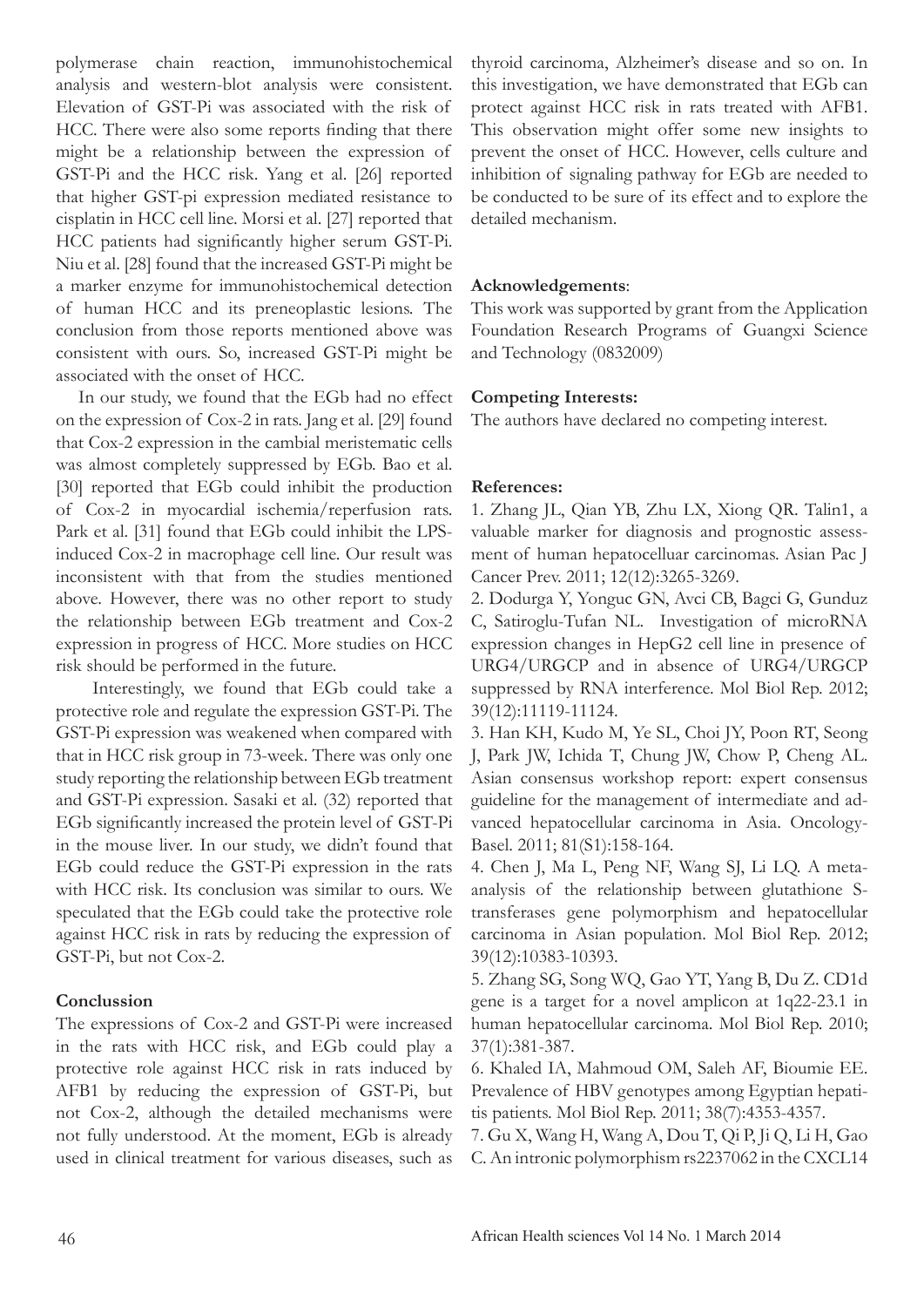gene influences HBV-related HCC progression in Chinese population. Mol Biol Rep. 2012(2); 39:797-803.

8. Liu H, Zhang A, Qian N, Gao L, Xu L, Zhang W, Jiang K, Cai S, Huang Z, Dong J. Postoperative Transarterial Chemoembolization Benefits Patients with High gamma-Glutamyl Transferase Levels after Curative Hepatectomy for Hepatocellular Carcinoma: A Survival Stratification Analysis. Tohoku J Exp Med. 2012;227:269-280.

9. Lachenmayer A, Alsinet C, Savic R, Cabellos L, Toffanin S, Hoshida Y, Villanueva A, Minguez B, Newell P, Tsai HW, Barretina J, Thung S, Ward SC, Bruix J, Mazzaferro V, Schwartz M, Friedman SL, Llovet JM. Wntpathway activation in two molecular classes of hepatocellular carcinoma and experimental modulation by sorafenib. Clin Cancer Res. 2012; 18(18):4997-5007.

10. Kirane A, Toombs JE, Ostapoff KT, Carbon JG, Zaknoen S, Braunfeld JB, Schwarz RE, Burrows FJ, Brekken RA. Apricoxib, a novel inhibitor of COX-2 markedly improves standard therapy response in molecularly defined models of pancreatic cancer. Clin Cancer Res. 2012;18(18):5031-5042.

11. Song T, Zhang X, Wang C, Wu Y, Dong J, Gao J, Cai W, Hong B. Expression of miR-143 reduces growth and migration of human bladder carcinoma cells by targeting cyclooxygenase-2. Asian Pac J Cancer Prev. 2011; 12(4):929-933.

12. Wang Z, He W, Yang G, Wang J, Wang Z, Nesland JM, Holm R, Suo Z. Decreased expression of GST pi is correlated with a poor prognosis in human esophageal squamous carcinoma. BMC Cancer. 2010; 10:352.

13. Rojas P, Montes P, Rojas C, Serrano-Garcia N, Rojas-Castaneda JC. Effect of a phytopharmaceutical medicine, Ginko biloba extract 761, in an animal model of Parkinson's disease: Therapeutic perspectives. Nutrition. 2012; 28(11-12):1081-1088.

14. Wang WW, Guo JC, Xun YH, Xiao LN, Shi WZ, Shi JP, Lou GQ. The effect of extract of ginkgo biloba leaf during the formation of HBV-related hepatocellular carcinoma. Zhonghua Shi Yan He Lin Chuang Bing Du Xue Za Zhi. 2011; 25(4):325-327.

15. Chen XH, Miao YX, Wang XJ, Yu Z, Geng MY, Han YT, Wang LX. Effects of Ginkgo biloba extract EGb761 on human colon adenocarcinoma cells. Cell Physiol Biochem. 2011; 27(3-4):227-232.

16. Babich H, Ackerman NJ, Burekhovich F, Zuckerbraun HL, Schuck AG. Gingko biloba leaf extract induces oxidative stress in carcinoma HSC-2 cells. Toxicol In Vitro. 2009; 23(6):992-999.

17. Zhou TB, Qin YH, Lei FY, Su LN, Zhao YJ, Huang WF. apoE expression in glomerulus and correlation with glomerulosclerosis induced by adriamycin in rats. Ren Fail. 2011; 33(3):348-354.

18. Zhou TB, Qin YH, Li ZY, Xu HL, Zhao YJ, Lei FY. All-trans retinoic Acid treatment is associated with prohibitin expression in renal interstitial fibrosis rats. Int J Mol Sci. 2012; 13(3):2769-2782.

19. Zhou TB, Qin YH, Lei FY, Su LN, Zhao YJ, Huang WF. All-trans retinoic acid regulates the expression of apolipoprotein E in rats with glomerulosclerosis induced by Adriamycin. Exp Mol Pathol. 2011; 90(3):287- 294.

20. Zhou TB, Qin YH, Lei FY, Su LN, Zhao YJ, Huang WF. Less gelatinases is associated with apolipoprotein E accumulation in glomerulosclerosis rats. Histol Histopathol. 2012; 27(2):249-256.

21. Piroozmand A, Hassan ZM. Evaluation of natural killer cell activity in pre and post treated breast cancer patients. J Cancer Res Ther. 2010; 6(4):478-481.

22. Zhou TB, Qin YH, Ou C, Lei FY, Su LN, Huang WF, Zhao YJ. All-trans retinoic acid can regulate the expressions of gelatinases and apolipoprotein E in glomerulosclerosis rats. Vascul Pharmacol. 2011; 55(5- 6):169-177.

23. Ogunwobi OO, Liu C. Hepatocyte growth factor upregulation promotes carcinogenesis and epithelialmesenchymal transition in hepatocellular carcinoma via Akt and COX-2 pathways. Clin Exp Metastasis. 2011; 28(8):721-731.

24. Lee JC, Tseng CK, Wu SF, Chang FR, Chiu CC, Wu YC. San-Huang-Xie-Xin-Tang extract suppresses hepatitis C virus replication and virus-induced cyclooxygenase-2 expression. J Viral Hepat. 2011; 18(7):315-324.

25. He YF, Jin J, Wei W, Chang Y, Hu B, Ji CS, Jia WD, Wang XQ, Chen K, Chen J. Overexpression of cyclooxygenase-2 in noncancerous liver tissue increases the postoperative recurrence of hepatocellular carcinoma in patients with hepatitis B virus-related cirrhosis. Can J Gastroenterol. 2010; 24(7):435-440.

26. Yang JX, Luo Y, Qiu HM, Tang WX. Characterization and resistance mechanisms of cisplatin-resistant human hepatocellular carcinoma cell line. Saudi Med J. 2009;30(1):35-40.

27. Morsi MI, Hussein AE, Mostafa M, El-Abd E, El-Moneim NA. Evaluation of tumour necrosis factoralpha, soluble P-selectin, gamma-glutamyl transferase, glutathione S-transferase-pi and alpha-fetoprotein in patients with hepatocellular carcinoma before and dur